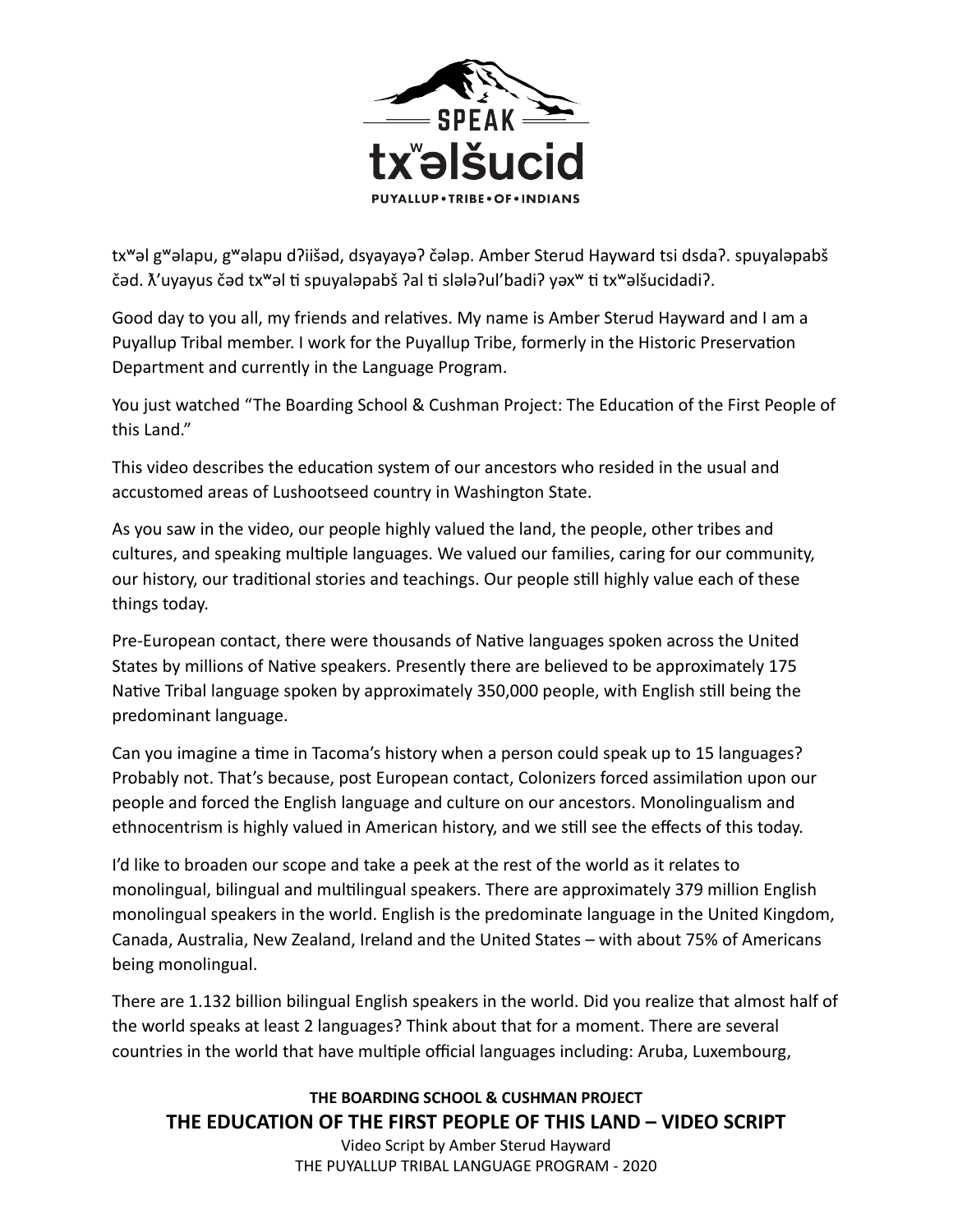

Singapore, Malaysia, India and South Africa. Multilingual speakers make up about 13% of the world's population.

Now let's focus back on the United States. Think back to the values and education system you listened to in this video regarding the Native Peoples of this land. I'd like to ask some questions for you to personally reflect on.

- 1. Where do your ancestors come from?
- 2. What are your ancestral languages?
- 3. Do you or your family members speak those ancestral languages?
- 4. If you don't speak them, think about why you don't.

5. Do you feel that your ancestral language is important to pass on to your children and future generations?

6. Knowing that the First People of this land highly valued multiple languages, how does this compare to American values?

Now I'd like you to take some action in your personal life, and see how you might start valuing the languages and cultures around you. You can start by recognizing the people you interact with daily who come from different cultures and speak different languages. These people might be your neighbors, co-workers, students and even family members. Maybe these people are your own parents or grandparents who haven't passed down your ancestral language to you.

If you desire to broaden your knowledge and acceptance of your ancestry and other cultures, begin asking the people in your life about their ancestral languages. You can begin by asking them how to say a few greetings and departure phrases and work on them each time you see them. How do you think those people would feel if you put some effort into speaking their language with them? South African Comedian Trevor Noah reportedly speaks 8 different languages and states, "Nelson Mandela once said, 'If you talk to a man in a language he understands, that goes to his head. If you talk to him in his language, that goes to his heart.' He was so right. When you make the effort to speak someone else's language, even if it's just basic phrases here and there, you are saying to them, 'I understand that you have a culture and identity that exists beyond me. I see you as a human being." End quote.

**THE BOARDING SCHOOL & CUSHMAN PROJECT THE EDUCATION OF THE FIRST PEOPLE OF THIS LAND – VIDEO SCRIPT** 

Video Script by Amber Sterud Hayward THE PUYALLUP TRIBAL LANGUAGE PROGRAM - 2020